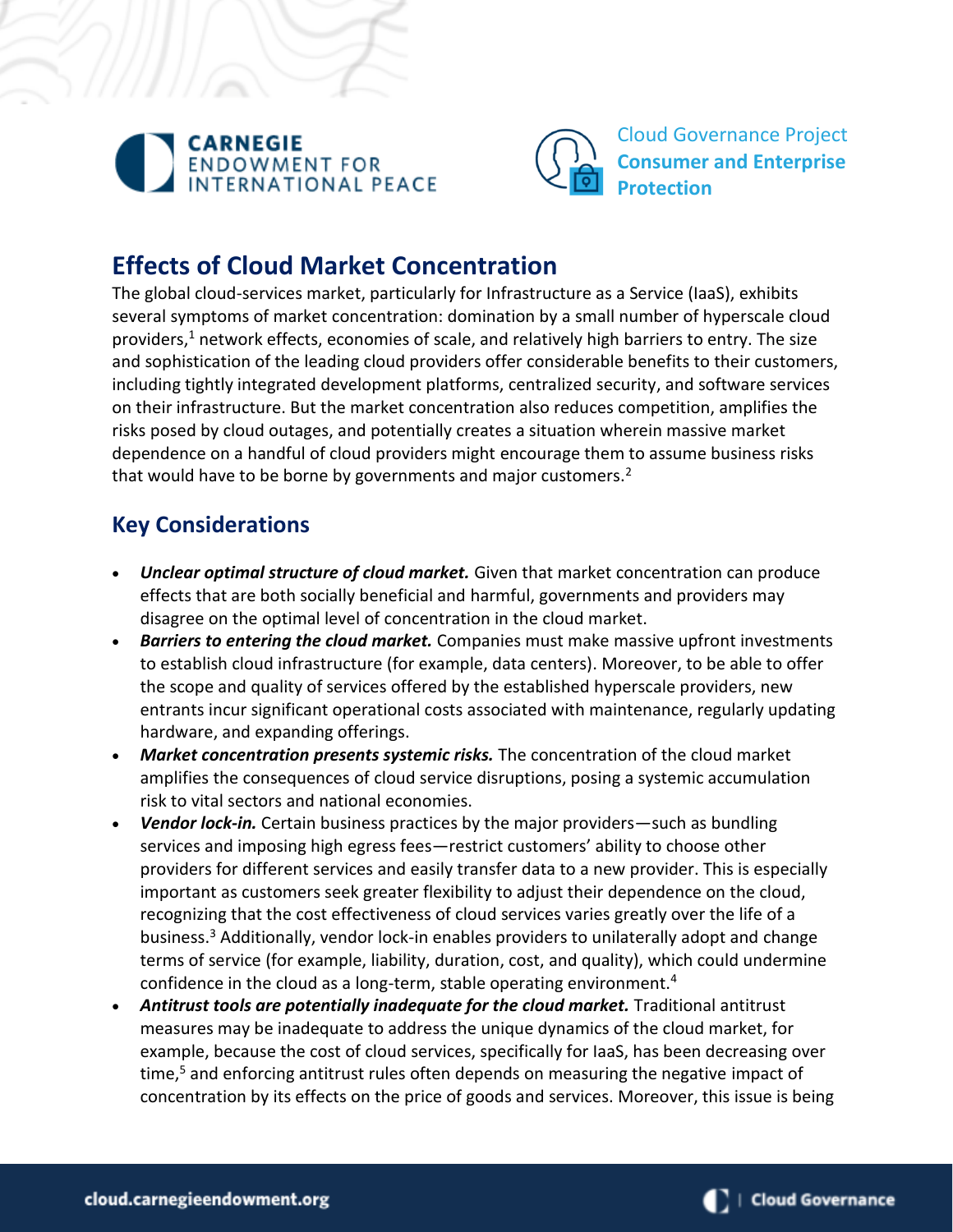debated around the world, both on its merits and as a way to prop up local providers against competitors from foreign companies.

- *Unfair privileging of first-party applications.* Market concentration allows providers to privilege first-party applications and services over third-party equivalents (through service bundling, preferential pricing, technical and operational barriers).<sup>6</sup> At the same time, the practice of privileging first-party applications exacerbates the effects of concentration by, for example, increasing the likelihood of vendor lock-in.
- *Customer choice restricted by cloud dependence.* High levels of dependence on the cloud and the existence of only a few large providers raise concerns about providers constraining customer choice by restricting portability and interoperability, incorporating volume minimums and egress fees in standard contracts, the aggressive acquisition of nascent competitors, and undercutting third-party applications that facilitate multi-cloud/hybrid arrangements.
- *Difficult to oversee and regulate cloud provider practices.* Complex, opaque, and rapidly evolving operations, technology, and business practices make it challenging to effectively regulate cloud providers. Moreover, the mandate for regulating the cloud often falls across several different agencies in national governments. As a result of the ambiguity and divided responsibility within national and sub-national governments, providers may feel less pressure to protect against risks they know exist but do not think regulators can monitor.

### **Stakeholder Perspectives**

#### **Government**

- o Seek to prevent providers from using their market power to artificially limit customer choice.
- o Seek to support the conditions for sustained innovation in the cloud market.
- o Want to ensure that the cloud market structure does not excessively concentrate the risks of cloud service disruptions

### **Providers**

- Wish to avoid being the targets of government antitrust legislation and enforcement.
- Oppose developments that will erode their market share (for example, the creation of alternative domestic providers).
- Often seek to acquire nascent competitors and other small providers to stay
- *Enterprise customers:* Want to maintain the ability to choose, move between, or simultaneously use multiple cloud providers with relative ease.
- Want to access, but not become dependent on, cutting-edge, secure, affordable cloud services from a wide range of providers. This often requires greater portability
- **Customers Others**
	- $N/A$

cloud.carnegieendowment.org

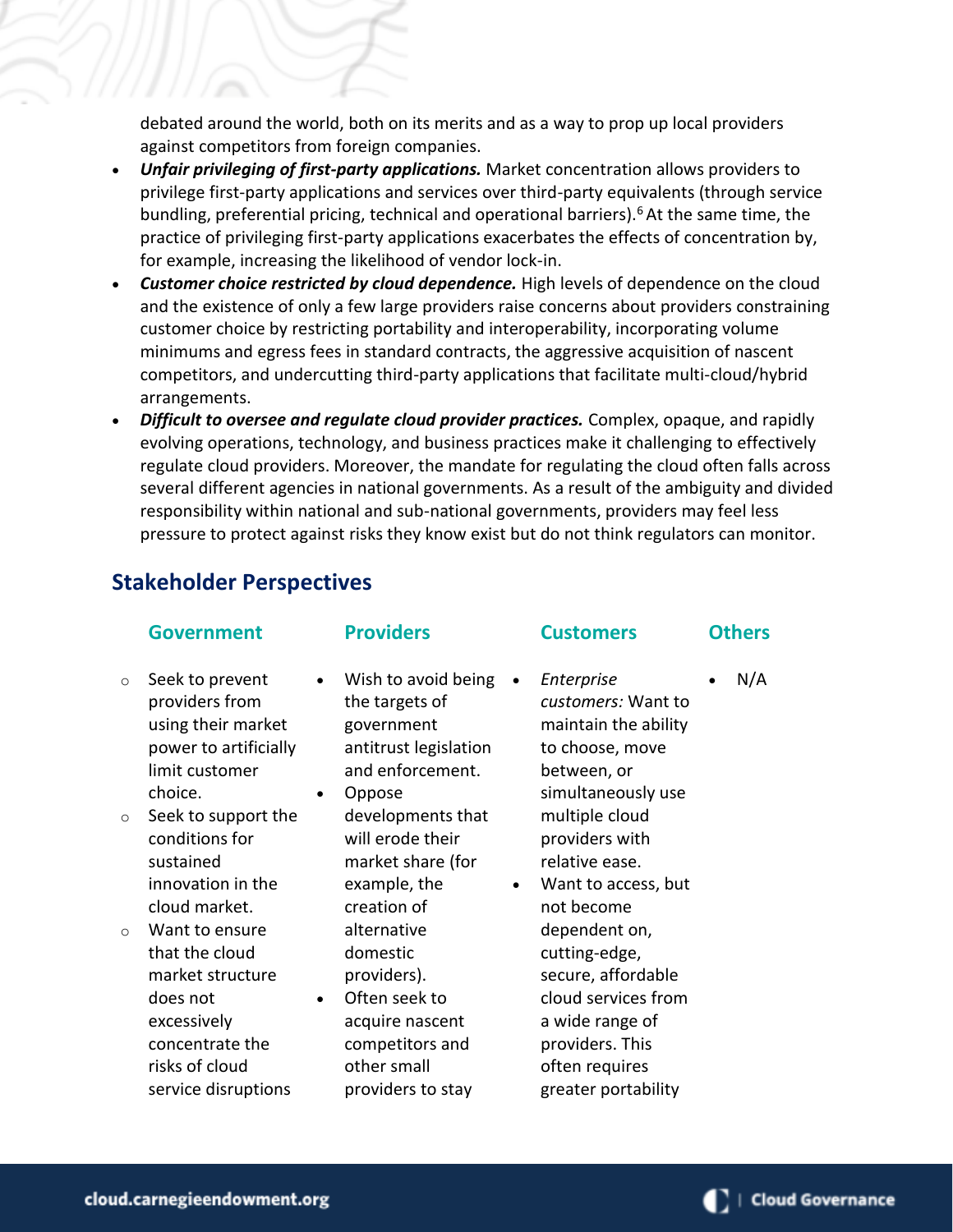and also induce common mode failures.<sup>7</sup>

o Those with domestic providers have an interest in supporting their growth into international markets.

ahead of their competition and expand their market share.<sup>8</sup>

and interoperability between different cloud environments.

o Vary in their desire to regulate or curtail the power of foreign providers in their jurisdiction.

# **Tensions with Other Cloud Governance Issues**

- *Commercialization of Customer Data*: Smaller cloud providers may struggle to comply with requirements that they compensate customers for commercializing their data.
- *Portability and Interoperability*: Market concentration reduces providers' incentives to offer portability and interoperability between hyperscale cloud providers. The aggressive acquisition of small companies that offer provider-agnostic solutions for portability and interoperability also reduces customer choice.
- *Localization and Routing Requirements*: Large providers in highly concentrated markets may be better positioned to comply with data localization requirements around the world because they have the necessary financial and personnel resources to comply with the fragmented regulatory landscape.

# **Potential Ways Ahead**

### **Government**

#### **Providers**

Participate in industry-led dialogues to develop and advance technical standards for portability and interoperability

#### **Customers**

### **Others**

 $N/A$ 

 $N/A$ 

- Promote interoperability and portability standards and multi-cloud arrangements.
- Use existing antitrust

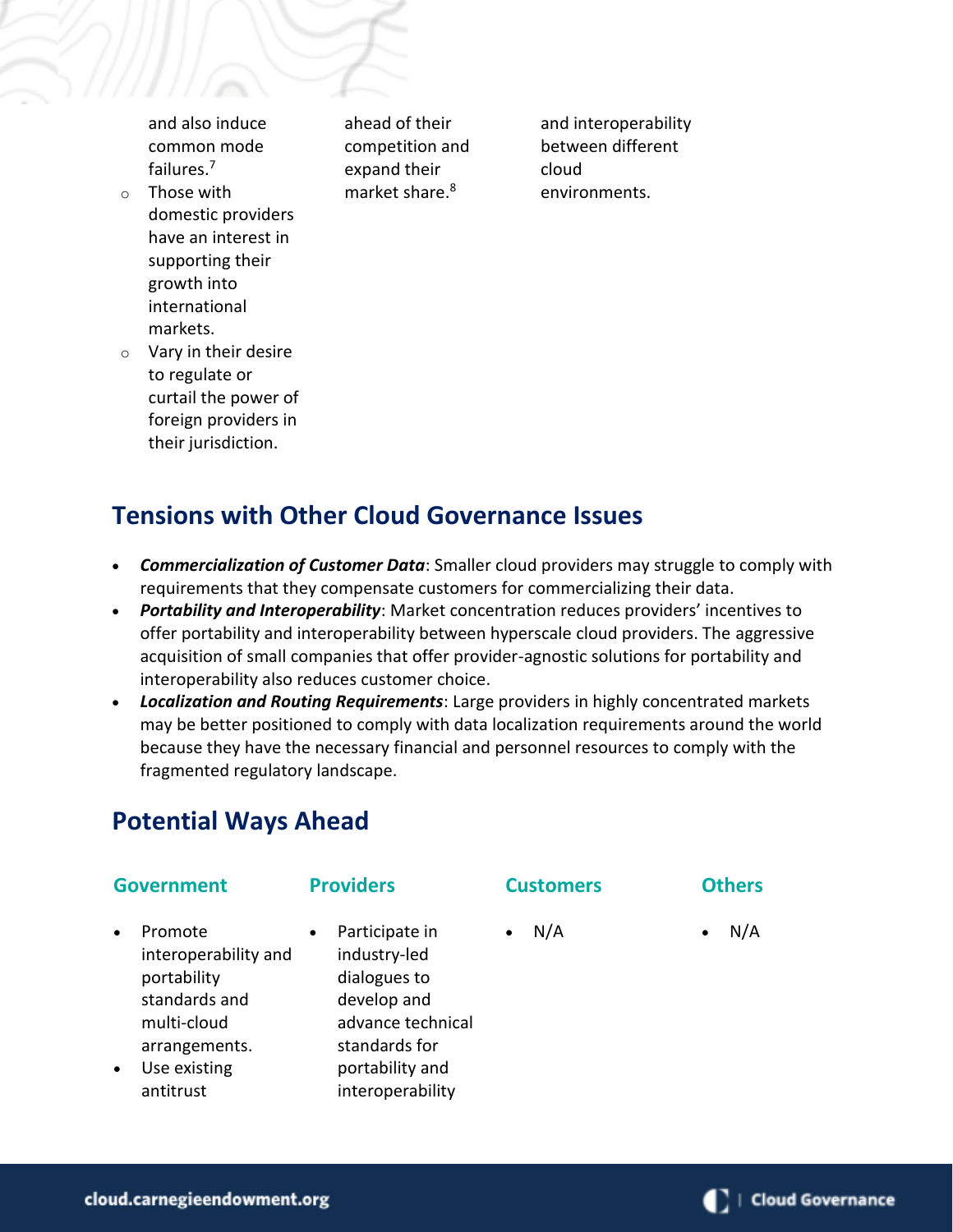investigative and enforcement powers, including merger review and enforcement.

between major providers.<sup>9</sup> • Adopt standards on fairness and transparency in contracting, pricing, and liability.

• Monitor and analyze evolving cloud services markets to understand when and how they might trigger competition policy concerns.

• Work with industry to develop and publish nonbinding standards for liability allocation, fairness in contracting, pricing, and so on.

## **Recent Examples**

• The 2020 [Investigation of Competition in Digital Markets,](https://judiciary.house.gov/uploadedfiles/competition_in_digital_markets.pdf?utm_campaign=4493-519) by the U.S. House of Representatives.

## **Notes**

<sup>1</sup> Katie Costello and Laurence Goasduff, "Gartner Says Worldwide IaaS Public Cloud Services Market Grew 31.3% in 2018," Gartner, July 29, 2019, [https://www.gartner.com/en/newsroom/press-releases/2019-07-29-gartner-says-worldwide](https://www.gartner.com/en/newsroom/press-releases/2019-07-29-gartner-says-worldwide-iaas-public-cloud-services-market-grew-31point3-percent-in-2018)[iaas-public-cloud-services-market-grew-31point3-percent-in-2018.](https://www.gartner.com/en/newsroom/press-releases/2019-07-29-gartner-says-worldwide-iaas-public-cloud-services-market-grew-31point3-percent-in-2018)

<sup>2</sup> Iain Withers and Huw Jones, "For bank regulators, tech giants are now too big to fail," Reuters, August 20, 2021, [https://www.reuters.com/world/the-great-reboot/bank-regulators-tech](https://www.reuters.com/world/the-great-reboot/bank-regulators-tech-giants-are-now-too-big-fail-2021-08-20/)[giants-are-now-too-big-fail-2021-08-20/.](https://www.reuters.com/world/the-great-reboot/bank-regulators-tech-giants-are-now-too-big-fail-2021-08-20/)

<sup>3</sup> Sarah Wang and Martin Casado, "The Cost of Cloud, a Trillion Dollar Paradox," Andreessen Horowitz, May 27, 2021, [https://a16z.com/2021/05/27/cost-of-cloud-paradox-market-cap](https://a16z.com/2021/05/27/cost-of-cloud-paradox-market-cap-cloud-lifecycle-scale-growth-repatriation-optimization/)[cloud-lifecycle-scale-growth-repatriation-optimization/](https://a16z.com/2021/05/27/cost-of-cloud-paradox-market-cap-cloud-lifecycle-scale-growth-repatriation-optimization/); and "Do the costs of the cloud outweigh the benefits?" *The Economist*, July 3, 2021,